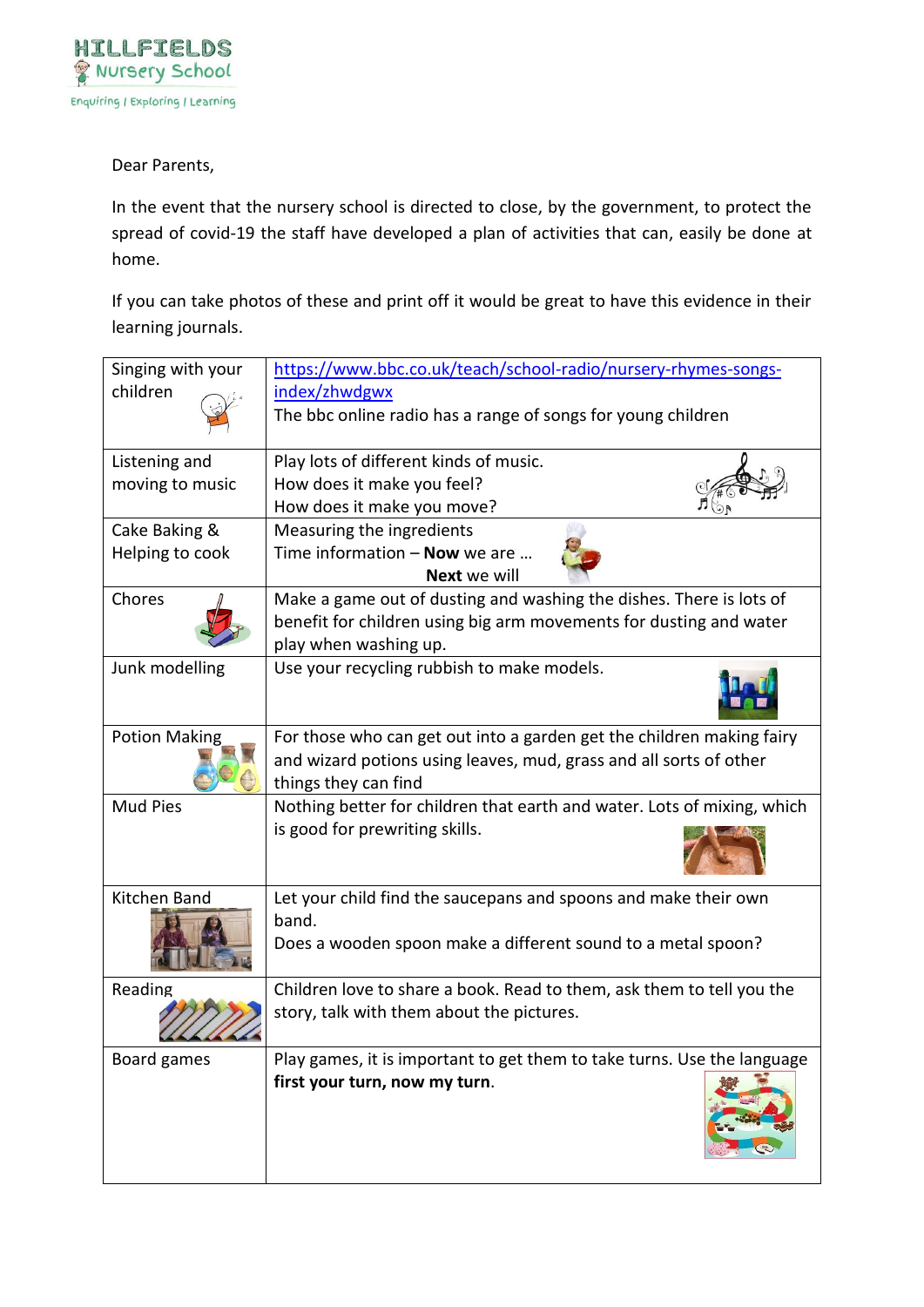

Enquiring / Exploring / Learning

| I spy                              | Play I spy but use the sound at the beginning of the work.                                                              |  |
|------------------------------------|-------------------------------------------------------------------------------------------------------------------------|--|
|                                    | I spy with my little eye something beginning with sssss. Could be a                                                     |  |
|                                    | sock, scissors                                                                                                          |  |
| Make playdough                     | See the recipe below                                                                                                    |  |
| Paint                              | See recipe below if you want to make your own paint, or use mud and                                                     |  |
|                                    | water to paint outside                                                                                                  |  |
| Messy play ideas                   | See recipes below - use a bowl or a food storage container to make<br>and play with it                                  |  |
| Role Play                          | Let your child choose out of a range of clothes that they would not                                                     |  |
|                                    | normally wear, they may like to become Mummy or Daddy wearing<br>your clothes.                                          |  |
| <b>Hide and Seek</b>               | Play hide and seek games with a toy.                                                                                    |  |
|                                    | If it is well hidden use the words <b>hot</b> and cold to tell your child if they                                       |  |
|                                    | are near or not. They will get <b>hotter</b> the nearer they are, if they are a<br>long way away they will be freezing. |  |
| Make a story book                  | Take a few pieces of paper and fold them in a book. You and your child                                                  |  |
| <b>D</b> nce Upon<br><b>a</b> Time | can draw some pictures. Get your child to tell you the story and you                                                    |  |
| The End                            | can write their ideas down.                                                                                             |  |
| Water play                         | Washing up                                                                                                              |  |
|                                    | Washing toys                                                                                                            |  |
|                                    | Hosing down the garden                                                                                                  |  |
| Planting seeds and                 | Use seeds out of fruit that you are eating. If you haven't got pots for                                                 |  |
| watching them<br>grow              | the seeds use old yoghurt pots or egg cartons.                                                                          |  |
| <b>Toilet Training</b>             | Use this opportunity to support your child out of nappies.                                                              |  |
|                                    | You can find tips at the following website                                                                              |  |
|                                    | https://www.eric.org.uk/pages/category/potty-training                                                                   |  |
| Reduce dummies                     | Take the time to get your child drinking from a cup. Put a small                                                        |  |
| and bottles                        | amount of water/ milk/ juice in the bottom of the cup so if it spills it is                                             |  |
|                                    | not a big amount.                                                                                                       |  |
|                                    | Dummies can cause speech problems and so it should only be used in                                                      |  |
|                                    | small amounts. If your child still needs it to sleep put it away, out of                                                |  |
|                                    | reach. Remember when you get it out for a sleep time to praise your                                                     |  |
|                                    | child because they have managed without it. If they are at this stage                                                   |  |
|                                    | try to only give it to them for their sleep at night, see if they can self                                              |  |
|                                    | sooth for the afternoon nap if they have one.                                                                           |  |
| <b>Detective Games</b>             | Show them 3 objects. Hide 1 so they have to be the detective and                                                        |  |
|                                    | work out which one is missing.                                                                                          |  |
|                                    | You could see what a detective looks like using the internet, can you                                                   |  |
|                                    | find anything in your house so you can dress up as a detective to play                                                  |  |
|                                    | the game.                                                                                                               |  |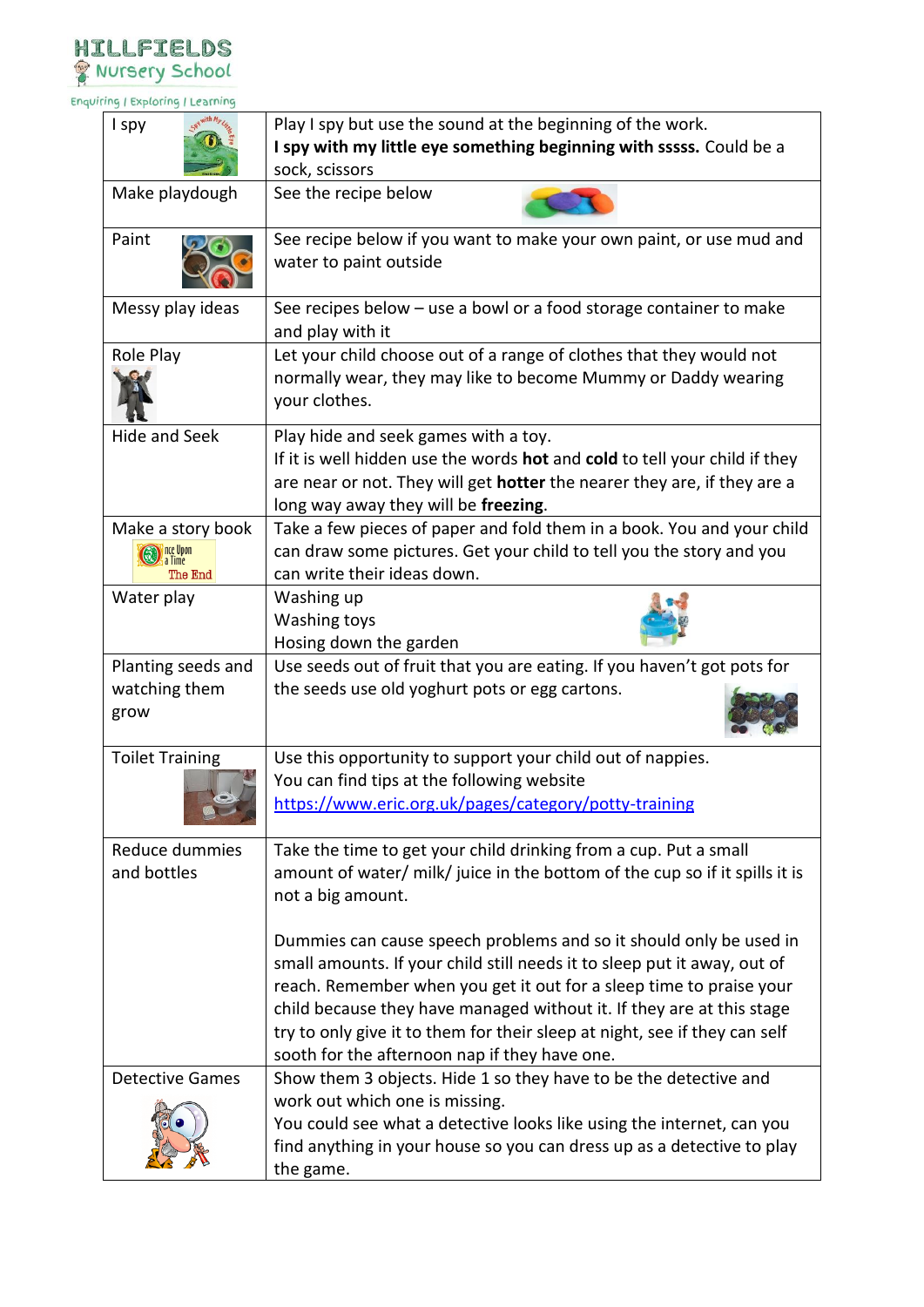

#### **Websites**

Remember our children should only be online for about 10 mins at a time.

| hungrylittleminds.campaign.gov.uk | There are lots of ideas for activities on this |
|-----------------------------------|------------------------------------------------|
|                                   | website from birth to 5 age group              |
| bbc.co.uk/cbeebies                | Lots of the cbeebies games and programmes      |
|                                   | are designed to be educational for your        |
|                                   | children. Screen time should be limited        |
|                                   | though.                                        |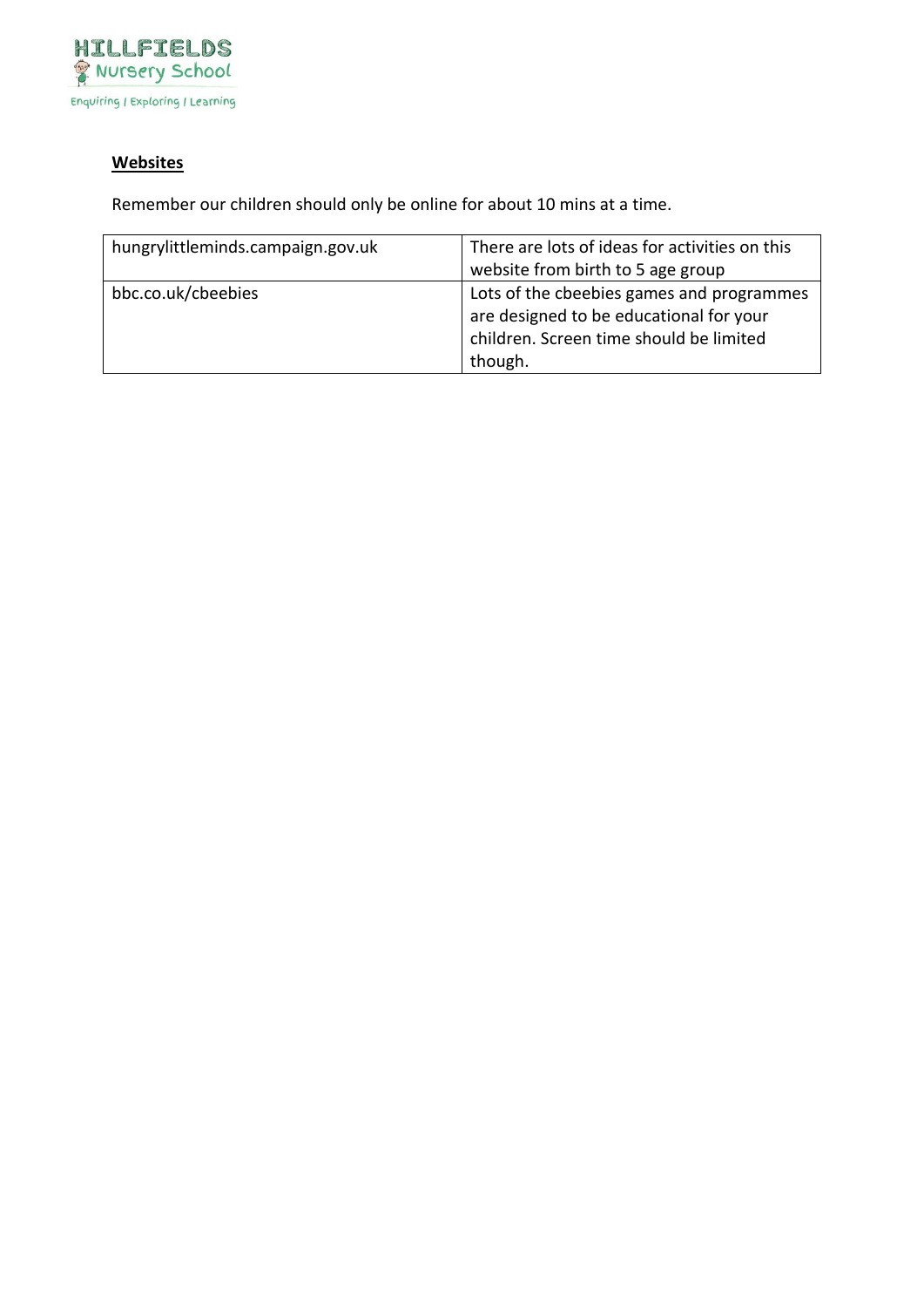

### **Recipes**

# **Playdough**

## **Best Ever No-Cook Play Dough Recipe**

- 1. 2 cups flour
- 2. 2 tablespoons vegetable oil (baby oil works too)
- 3. 1/2 cup salt.
- 4. 1 to 1.5 cups boiling water (adding in increments until it feels just right)
- 5. Food colouring or paint to change the colour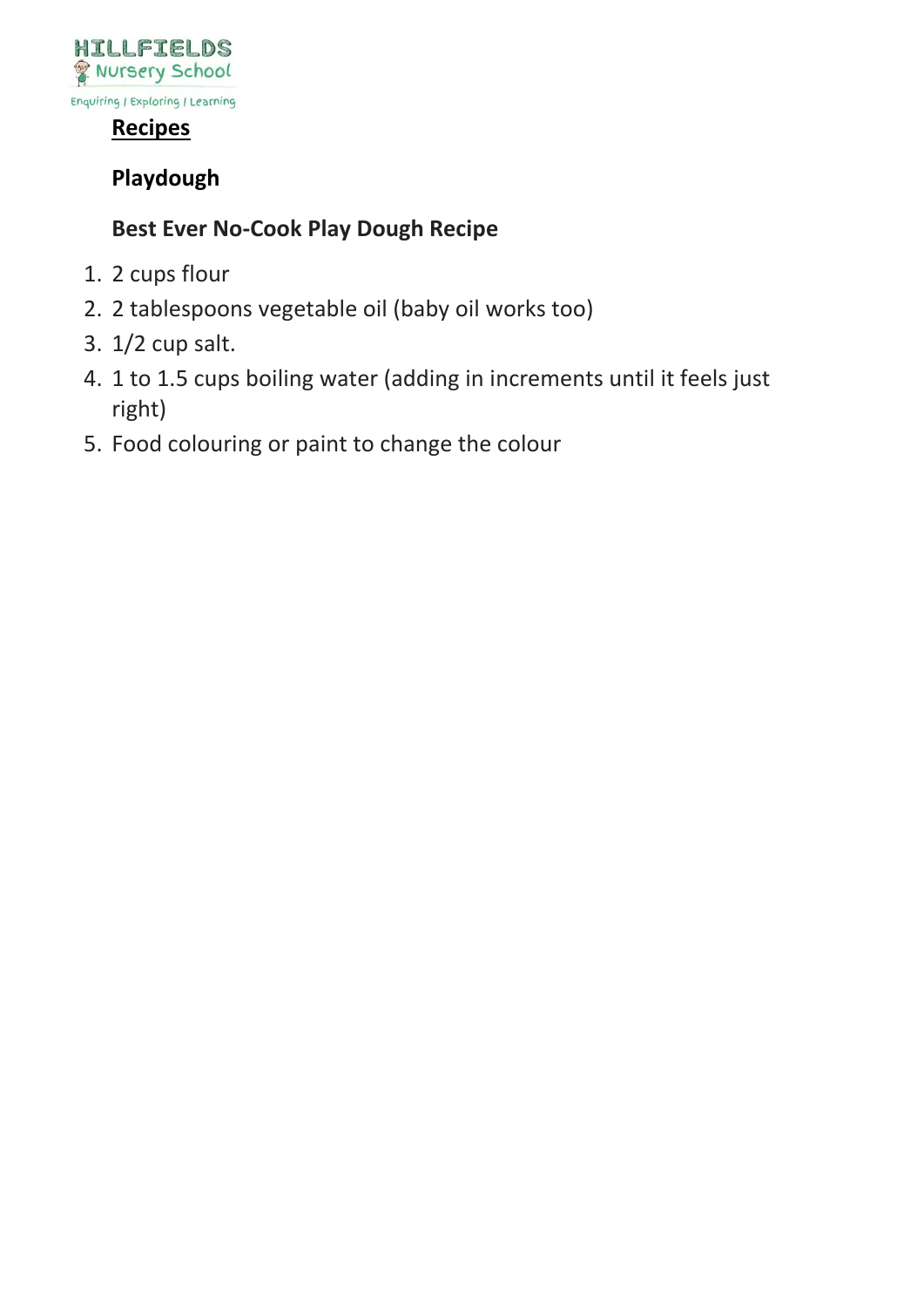

## **Edible Finger Paints**

Ingredients

- 1. 1/2 cup flour
- 2. 1 cup water
- 3. 1/4 tsp salt
- 4. food colouring
- 5. cold water for thinning

### **Instructions**

- 1. Combine flour, salt, and 1 cup water in sauce pan.
- 2. Heat flour/water while whisking. The mixture will be clumpy, then smooth, then thicken into a paste.
- 3. Once it has become thick and pasty, remove from heat.
- 4. Whisk in cold water a few tablespoons at a time until desired consistency is reached.
- 5. Colour with food colouring or water colours.
- 6. Allow to cool completely, then paint!